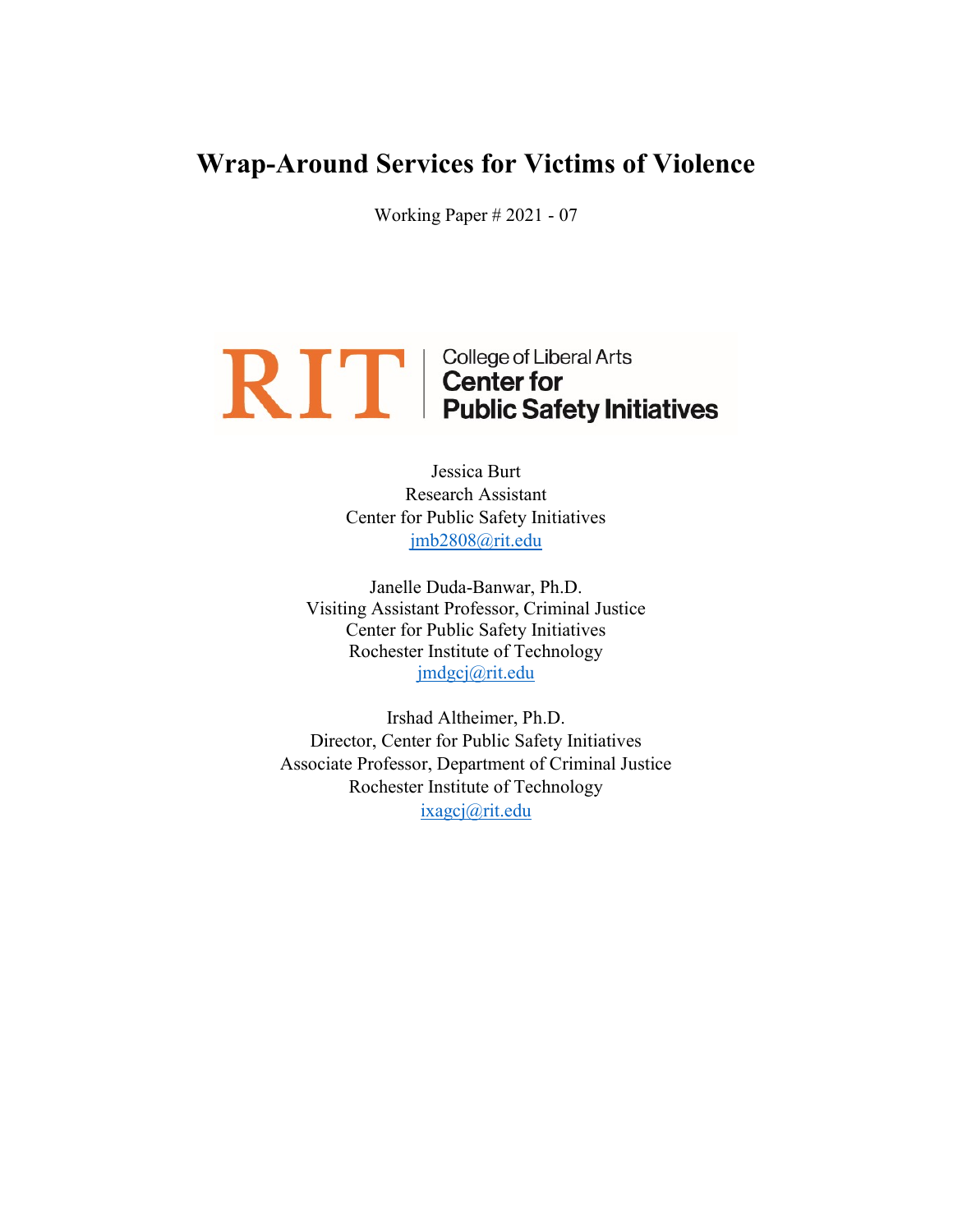### **Introduction**

 Hospital based violence intervention programs have shifted the violence reduction conversation towards a public health lens. Community Engagement to Reduce Victimization (CERV) is a hospital-based violence intervention program that began on May 30, 2019 in the City of Rochester. This program works in partnership with Rochester General Hospital (RGH), Pathways to Peace, Action for a Better Community's Save Our Youth, Rise Up Rochester, United Christian Leadership Ministry, and the RIT Center for Public Safety Initiatives to reduce retaliatory dispute related violence victimization in the City of Rochester. Retaliatory disputes are when two or more individuals are involved in two or more violent acts and there is a risk of escalation. Rochester General Hospital is CERV's initial point of contact with violence victims. There are five main elements to  $CERV<sup>1</sup>$ :

- 1. A full-time CERV Coordinator designated to coordinate the activities of the partner organizations.
- 2. Utilizing a risk-assessment tool to identify the cases with a high risk of revictimization or retaliation.
- 3. Establishing a clear protocol to ensure a smooth hand-off from the hospital to the community.
- 4. Working with community partners to tailor a person-centered, trauma-informed response for the victim and their surrogates (friends, family, etc.).
- 5. Providing wrap-around services to reduce the likelihood of revictimization and retaliation.

When an individual is a victim of violence (e.g., stabbing, shooting, or assault), they arrive to

RGH for treatment. At that point an RGH clinician will attempt to obtain consent from the victim to be connected to the partner organization Pathways to Peace. If the victim consents, Pathways will go to the hospital and complete a risk assessment on the victim or the surrogate (i.e., friends or family) to determine the risk of revictimization. If eligible, the victim will be connected to a member of the Survivor Intervention Team (SIT) made up of the community organizations listed

<sup>&</sup>lt;sup>1</sup> For more information on CERV, please see our CERV working paper (2021, #6)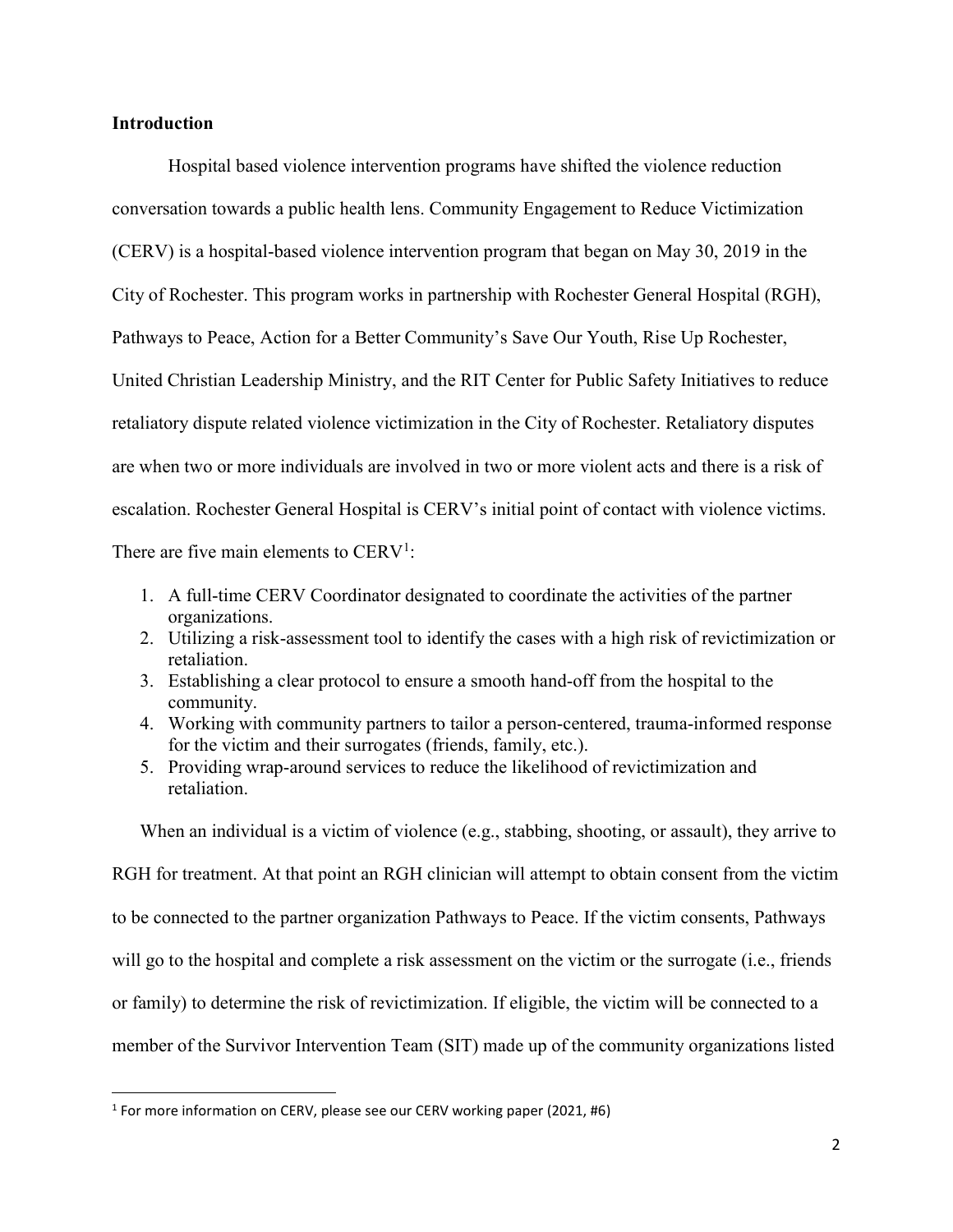above. This SIT member will provide the victim with services as needed. This paper will discuss the fifth element of CERV: Wrap-Around Services.

#### Wrap-Around Services

Wrap-around services or wrap-around funds are money or resources (e.g., a hotel stay) provided to violence victims, their surrogates, or any other member of a dispute to reduce the risk of retaliation from occurring. The goal is to use the funds to directly intervene in the shortterm. There are multiple types of services that wrap-around funds can be provided for including but not limited to, food, clothing, transportation, hotel stays, prepaid phones, and settling disputes. The cost allotted per dispute is no more than \$1,500. From May 30, 2019 to May 31, 2020, CERV assisted in 11 disputes. Disputes include both victims and their surrogates (i.e., family members or others close to them). The total amount of wrap-around funding spent on these eleven disputes was \$5,680.30. The total per dispute ranged widely from \$0 to \$1,308.19. This is due to the different needs requested by victims and surrogates with some refusing money to others identifying multiple services to intervene in the dispute. The median total per dispute was \$313.60 (median is the middle of a range indicating that half of the values are below and half are above the amount).

The table below displays the five types of wrap-around services that CERV provided, the number of times it was provided, and the total amount spent on each service.

| <b>Type of Wraparound</b><br><b>Fund</b> | <b>Number of Disputes</b><br><b>Provided In</b> | <b>Total Amount</b><br><b>Spent</b> |
|------------------------------------------|-------------------------------------------------|-------------------------------------|
| <b>Supplies</b>                          |                                                 | \$977.19                            |
| Transportation                           |                                                 | \$1135.19                           |
| Hotel                                    | 4                                               | \$2642.98                           |
| Phone                                    | 2                                               | \$174.94                            |
| <b>Dispute Settlement</b>                |                                                 | \$750                               |
| Total                                    |                                                 | \$5680.30                           |

#### Table 1: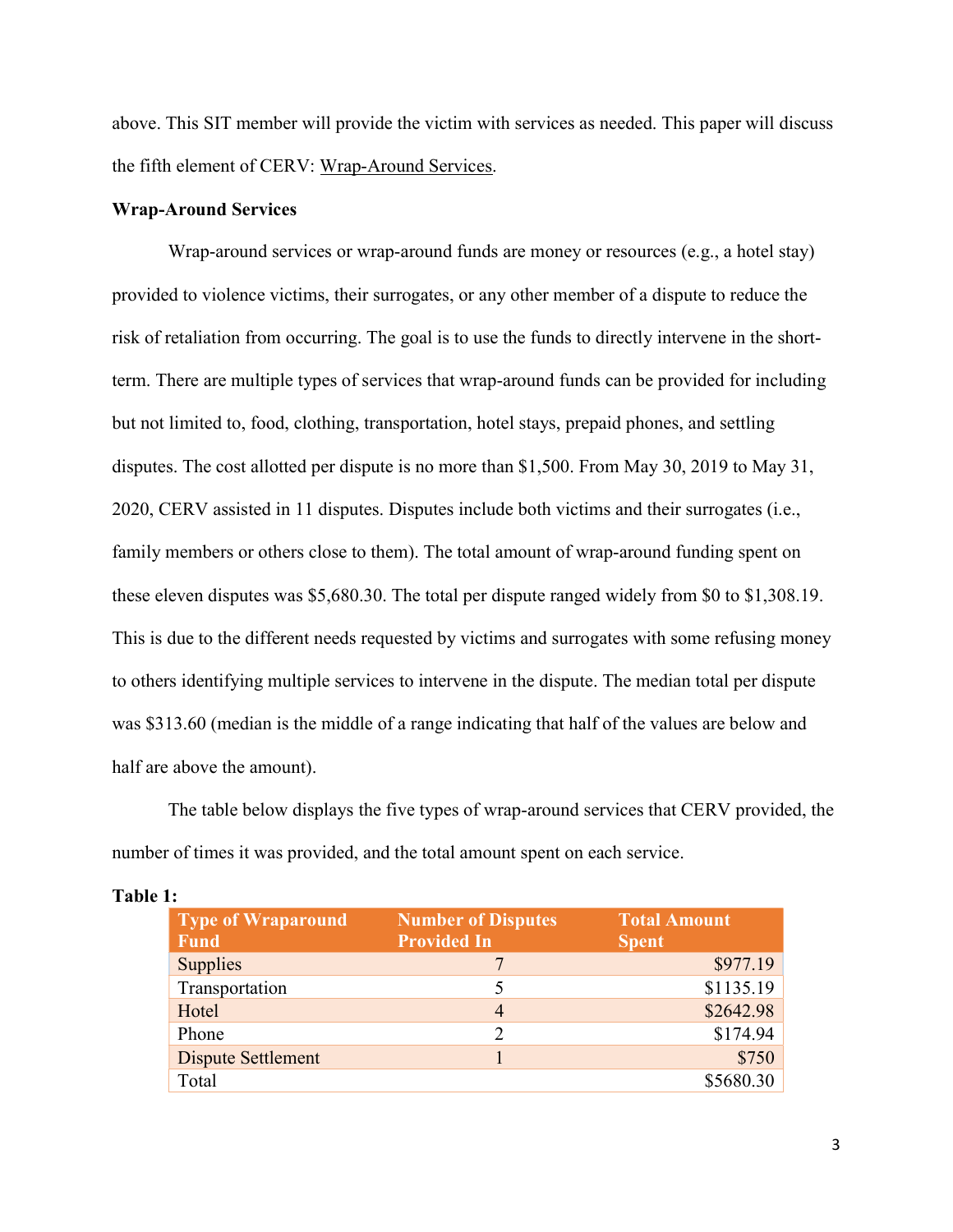Supplies were provided in 64% of the disputes (7 of the 11 disputes) most often in the form of a gift card for food, clothing, and other needs. In one case a gift card was provided to the sister of a victim as she was the caregiver of the victim's children while she was in the hospital for treatment. This gift card was spent on diapers and baby formula for the victim's children. While wrap-around funds were intended to be used to reduce violence in the near-term, we found one way to engage with this hard-to-reach population was to use these wraparound funds to build trust. In some cases, the victim was initially uninterested in the intervention, so we shifted the focus to the surrogate, in this way, we were able to stay connected to them and build their trust to assist them later on.

Transportation was another common service provided in 45% of the disputes for flights, Uber rides, Greyhound bus rides, and in one instance this was a gift card to pay for gas to get to a safe destination. The third most common wrap-around fund provided was for a hotel stay. Hotel stays are CERV's version of safe housing during a dispute's cool off period. Victims are frequently only in the hospital for a few hours and then released back on the street where they were just assaulted. This creates a situation where emotions are heightened, trauma is prevalent, and victims and disputants lack safety. Therefore, putting a victim in a hotel for a few days can give them time calm down in safe place, collect their thoughts, and for the situation to settle while dispute mediation takes place. Hotel stays are the costliest wraparound fund.

In one dispute, we were able to provide money to settle a dispute and debt owed to ensure there would not be retaliation from the victim. Street outreach workers assisting with the intervention were in contact with the victim and assessed the situation to get to the bottom of the dispute. When asked "What do you need to stop this from going any further?", the root of the problem was money owed. Settling disputes is not a guaranteed way to prevent further violence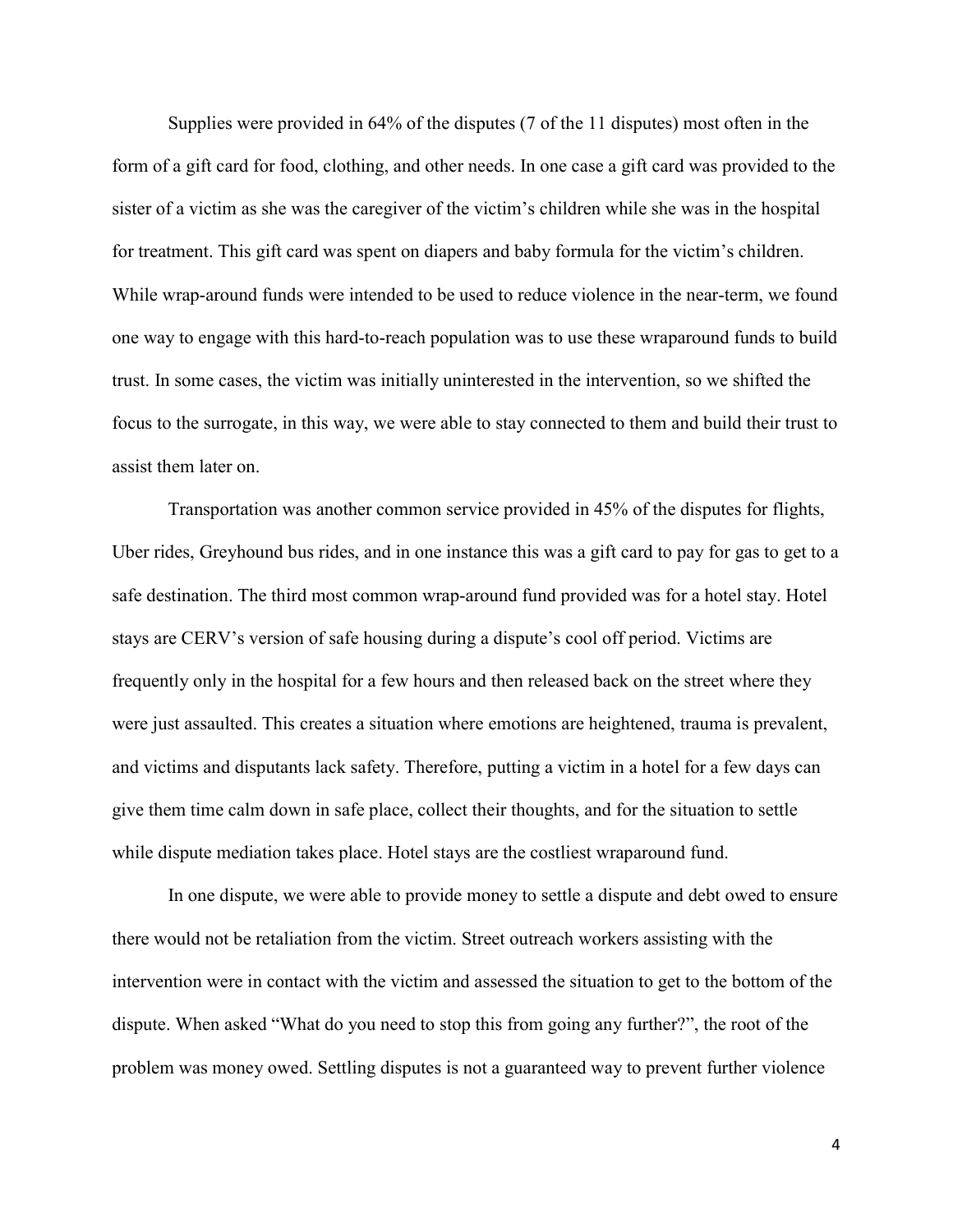from occurring, however, to our knowledge this situation did not escalate after CERV paid the debt that was owed.

When there is a dispute which did not receive any wraparound funds, this is often because a community partner stayed in contact with that person and assisted them in other ways such as mentoring them, assisting them with connections to other resources, and assessing their needs. On the other hand, one dispute was provided \$1,303 total. This was a dispute with a victim who needed a hotel stay while the situation cooled down, a bus ticket to the hotel, a prepaid VISA gift card for food and toiletries while out of town, and a prepaid phone to stay in touch with his SIT member.



Figure 1:

Figure 1 displays the distribution of the total amount of money spent on wrap-around services. Almost half of the money spent for wrap-around services was for hotel stays. Transportation was the second costliest wrap-around fund consuming 20% of the total spent. Although supplies were most often provided, they were only 17% of the total amount spent. The least amount of money was spent on providing victims with a prepaid phone. A victim may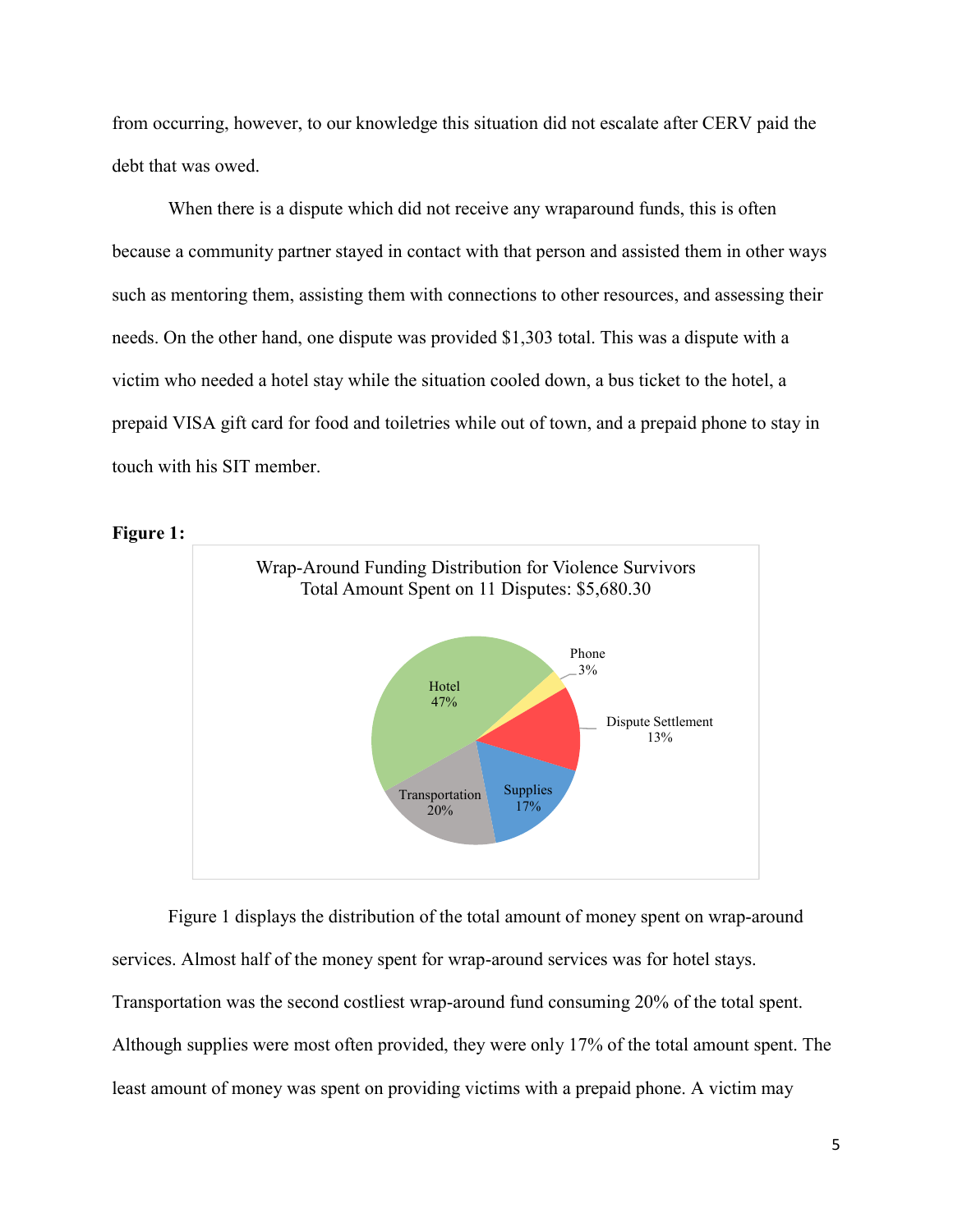require a prepaid cellphone in order to stay reliably in touch with a CERV Survivor Intervention Team member to provide mentoring and to resolve the dispute. This was provided in two disputes. Understanding the distribution of funding to different services allows an assessment of the needs and costs of those needs for future intervention.

#### **Discussion**

 Although there are a variety of needs after someone is a victim of violence, there appear to be a few things that victims find most helpful. It appears that most requests for services are centered around the issue of immediate safety. The first is housing, often requested because an individual has nowhere safe to go. Housing in the form of temporary safe housing and permanent housing is what most victims request, even those who did not end up being connected to CERV mentioned a need to get out of town, needing a safe place to go or some form of housing. CERV was able to provide a temporary, yet costly, solution of putting a victim in a hotel for a few nights but this did not assist them long-term. Housing is typically provided by Department of Health and Human Services (DHHS) or Family Crisis Intervention Team (FACIT), however, there is lengthy eligibility criteria that often excludes victims of violence. Another agency that offers services to victims is the NYS Office of Victim Services however they too have eligibility criteria that make it daunting for our victims to apply and most are ineligible. Victims of violence cannot be placed in shelters either because they are deemed dangerous and potentially could put other individuals within shelters at risk. This was one of the biggest roadblocks that CERV faced. One of CERV's participants was connected to multiple agencies for assistance finding affordable permanent housing. In the meantime, she was bouncing from couch to couch, essentially homeless, and after 8 months ended up getting multiple jobs and achieving permanent housing herself; all the systems she approached to help, failed her. This is an area where services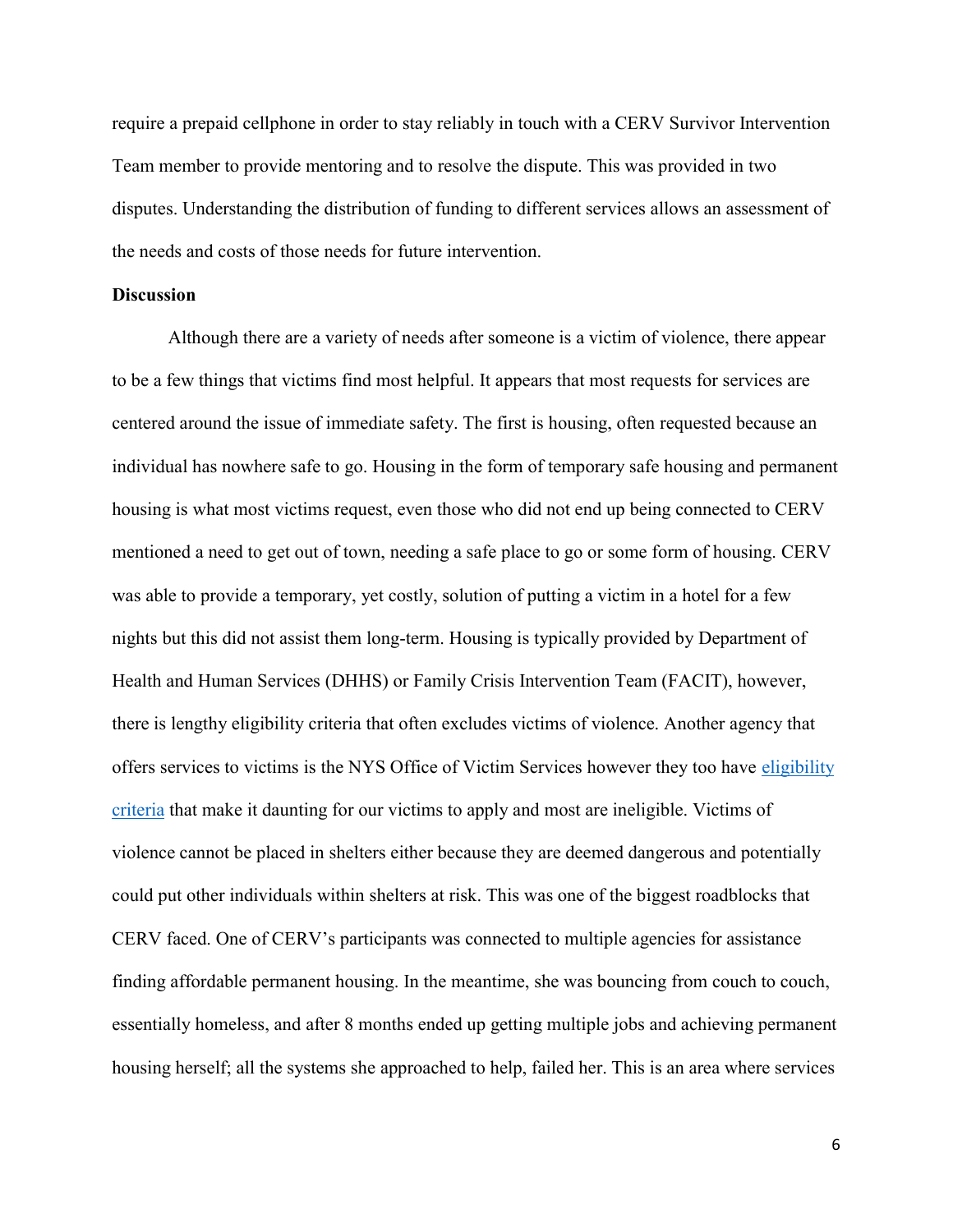need to be improved and CERV is currently working with DHHS and FACIT to bridge the gaps in services for housing.

 The second is supplies, victims may not have anything because of their situation, and it may not be safe to go home to get what they do need. Often clothing and other personal belongings are collected by police officers as evidence for the violence that took place which leaves victims coming from the hospital with nothing but medical scrubs. This occurred in one of our cases and a gift card was provided to get clothing from a local store.

 Victims are often asked if they need anything by the SIT member they are connected to during the aftermath of trauma. Trauma is often all-encompassing, impacting a person's physical, emotional, behavioral, and psychological state. This impact differs for everyone and can make it difficult for an individual to accurately assess their current situation. One way to properly assist someone who has experienced trauma is to use Solution Focused Trauma Informed Care (SFTIC). It can be difficult for someone to know what they need after a traumatic event has occurred however, if SIT members and hospital staff are trained in SFTIC they can make sure to ask the right questions and use the right language to guide victims to find their own solution and to better understand victims' needs. Knowledge about common needs in the aftermath of violence is also important and the SIT members had this knowledge to provide victims with any assistance in assessing their situation. This is important because when a social worker at the hospital visits a victim, the victim may say they don't need anything, but maybe the wrong questions are being asked to identify accessible and relevant resources. It is important however, that although there is assistance, that it is person-centered. Person-centered means that the actions taking place are what the victim or their surrogate wants to occur, they are not forced upon them.

7